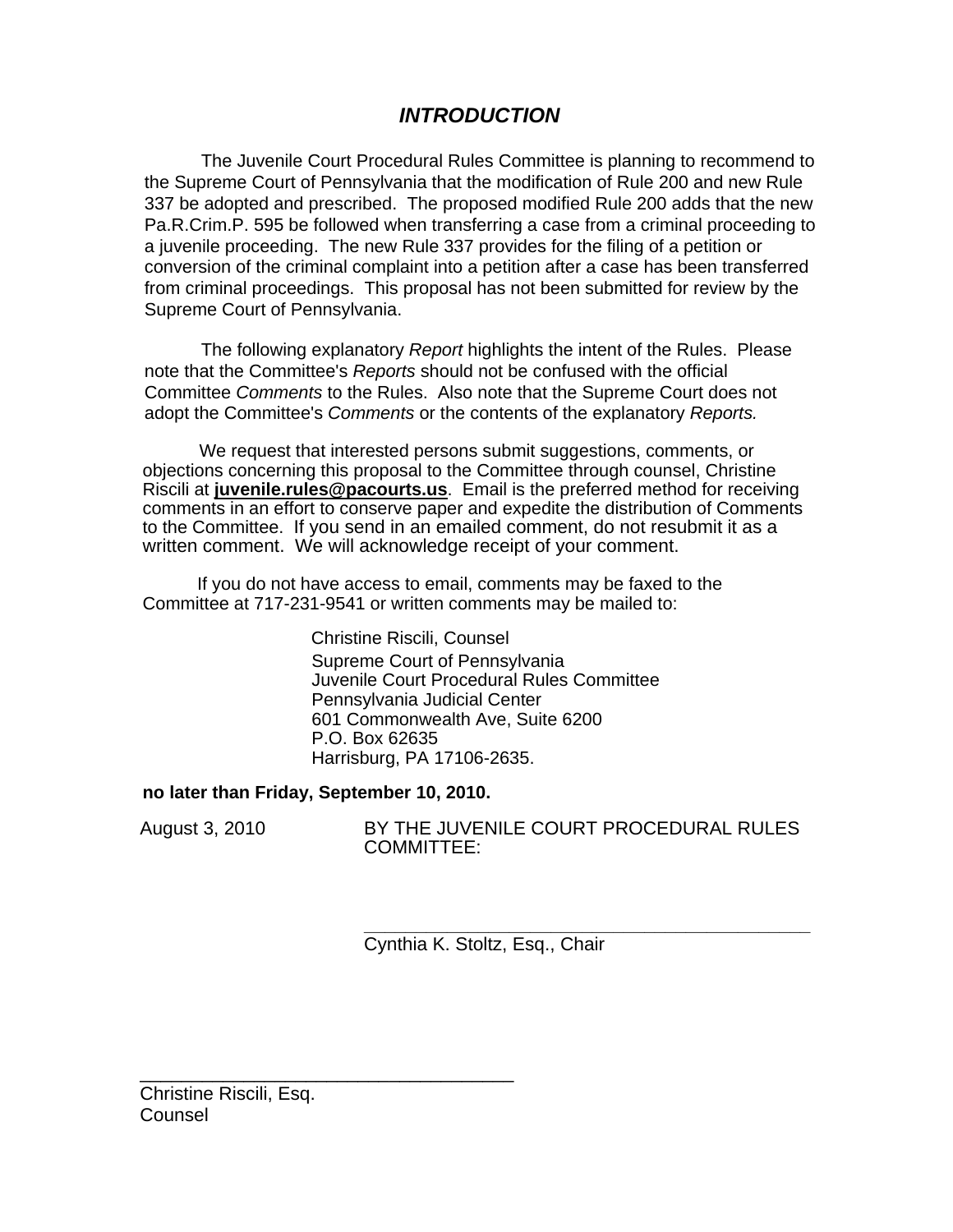### *EXPLANATORY REPORT*

 Committee members from the Appellate Court, Criminal, and Juvenile Court Procedural Rules Committees were asked to participate in a Joint Ad Hoc Subcommittee with the Juvenile Court Judges' Commission which was developing best practices for transferring "direct file" cases from criminal proceedings to juvenile proceedings.

 The purpose of the Joint Ad Hoc Committee was to make recommendations and develop procedures to smooth the transition of cases from criminal proceedings to juvenile proceedings within the procedural rules.

 The majority of the Recommendations affect the Rules of Criminal Procedure because procedures for these cases begin in criminal court. *See* the proposed Criminal Rule modifications and new Pa.R.Crim.P. 595 for these procedures.

The Juvenile Court Procedural Rules Committee, in conjunction with the Criminal Procedural Rules Committee, is planning to propose the modification of Rule 200 and adoption of new Rule 337.

### **RULE 200 - COMMENCING PROCEEDINGS**

 The cite to the new Pa.R.Crim.P. 595 was placed in paragraph (4) when transferring a case from a criminal proceeding to juvenile proceedings.

 In the *Comment*, the cite for new Pa.R.J.C.P. 337 was referenced in addition to Rule 404 for a prompt adjudicatory hearing.

### **RULE 337 - FILING OF PETITION AFTER CASE HAS BEEN TRANSFERRED FROM CRIMINAL PROCEEDINGS**

 Rather than require a new petition to be filed in every transfer case, this new rule was added to allow the criminal complaint to be converted into the petition when supplemented with the information in paragraph (C). The requirements of this paragraph are the items that are required in the petition which are not required in the criminal complaint. *See* Pa.R.Crim.P. 504 and Pa.R.J.C.P. 330.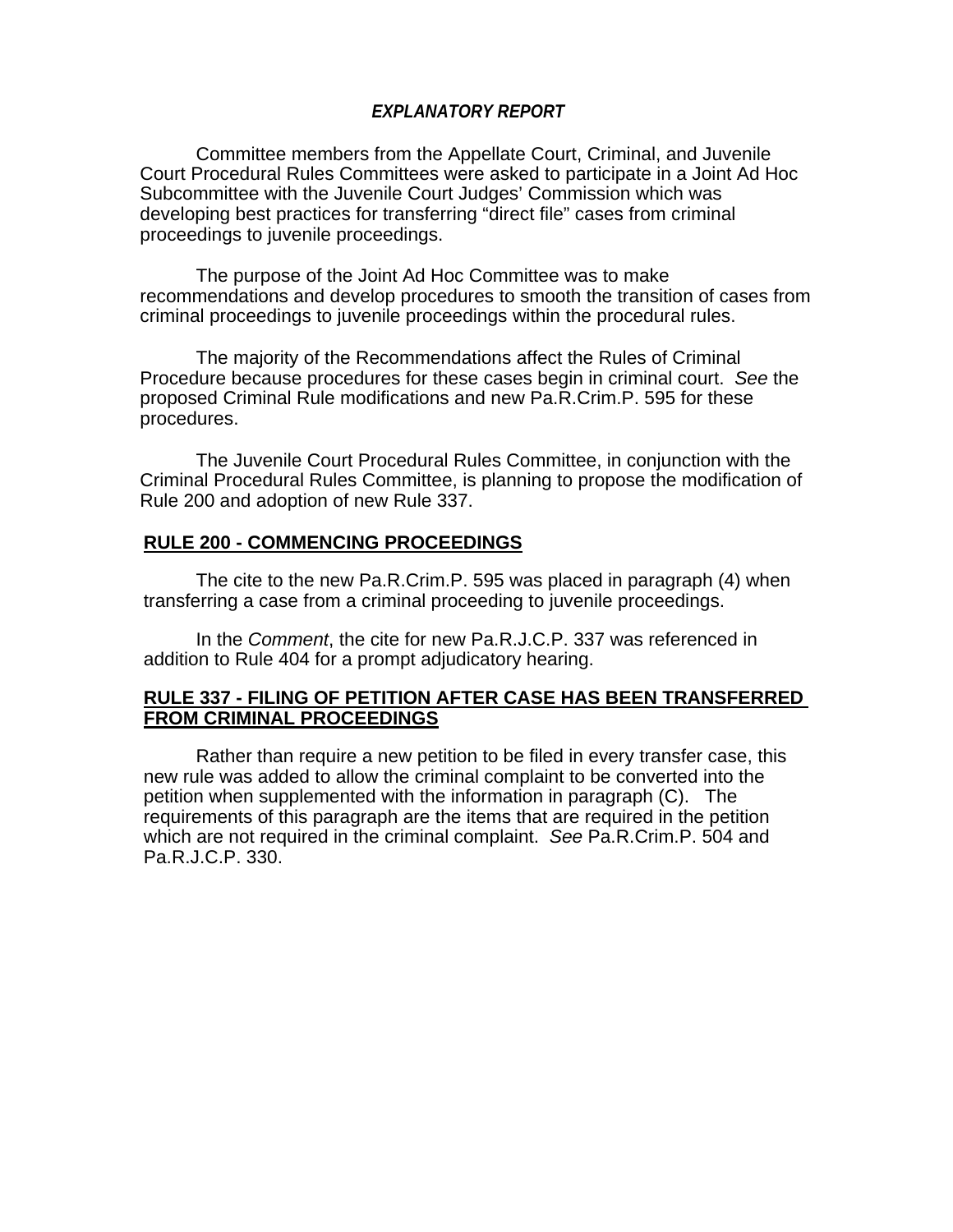### **PART A COMMENCING PROCEEDINGS**

#### **RULE 200. COMMENCING PROCEEDINGS**

Juvenile delinquency proceedings within a judicial district shall be commenced by:

- 1) submitting a written allegation pursuant to Rule 231;
- 2) an arrest without a warrant:
	- a) when the offense is a felony or misdemeanor committed in the presence of the police officer making the arrest; or
	- b) upon probable cause when the offense is a felony; or
	- c) upon probable cause when the offense is a misdemeanor not committed in the presence of the police officer making the arrest, when such arrest without a warrant is specifically authorized by statute;
- 3) the filing of a certification with the court that a juvenile has failed to comply with a lawful sentence imposed for a summary offense;
- 4) transfer of a case from a criminal proceeding pursuant to **Pa.R.Crim.P. 595 and** 42 Pa.C.S. § 6322;
- 5) the court accepting jurisdiction of a resident juvenile from another state; or
- 6) the court accepting supervision of a juvenile pursuant to another state's order.

#### **COMMENT**

Paragraph (1) allows for commencing delinquency proceedings by submitting a written allegation. This procedure departs from the Juvenile Act, which provides that the filing of a petition commences a proceeding. Rule 800 suspends 42 Pa.C.S. § 6321 only to the extent that it is inconsistent with the procedures of this Rule. Petitions filed by any person circumvent the juvenile probation's office ability to divert the case through informal adjustment as provided in 42 Pa.C.S. § 6323. Probation officers may "receive and examine complaints and charges of delinquency … of a child for the purpose of considering the commencement of proceedings." 42 Pa.C.S. § 6304(a)(2).

*See* Rule 231 for procedures on submitting a written allegation.

For the definition of a "written allegation," see Rule 120.

The Juvenile Act provides that "a child may be taken into custody … pursuant to the laws of arrest." 42 Pa.C.S. § 6324. Paragraph (2) states the laws of arrest without a warrant in Pennsylvania. *See* Pa.R.Crim.P. 502.

A proceeding may be commenced pursuant to paragraph (3) by filing a certification that attests the juvenile has failed to comply with a lawful sentence imposed for a summary offense, bypassing the need for a written allegation pursuant to Rule 231.

Under paragraph (4), when a case is transferred from a criminal proceeding pursuant to 42 Pa.C.S. § 6322 to juvenile court, the entire case file is to be transferred. The case file is governed by the disclosure requirements of Rule 160. *See* **Rule 337 for the filing of petition after case has been transferred from a criminal proceeding**. *See* **Rule 404 for prompt adjudicatory hearing.**